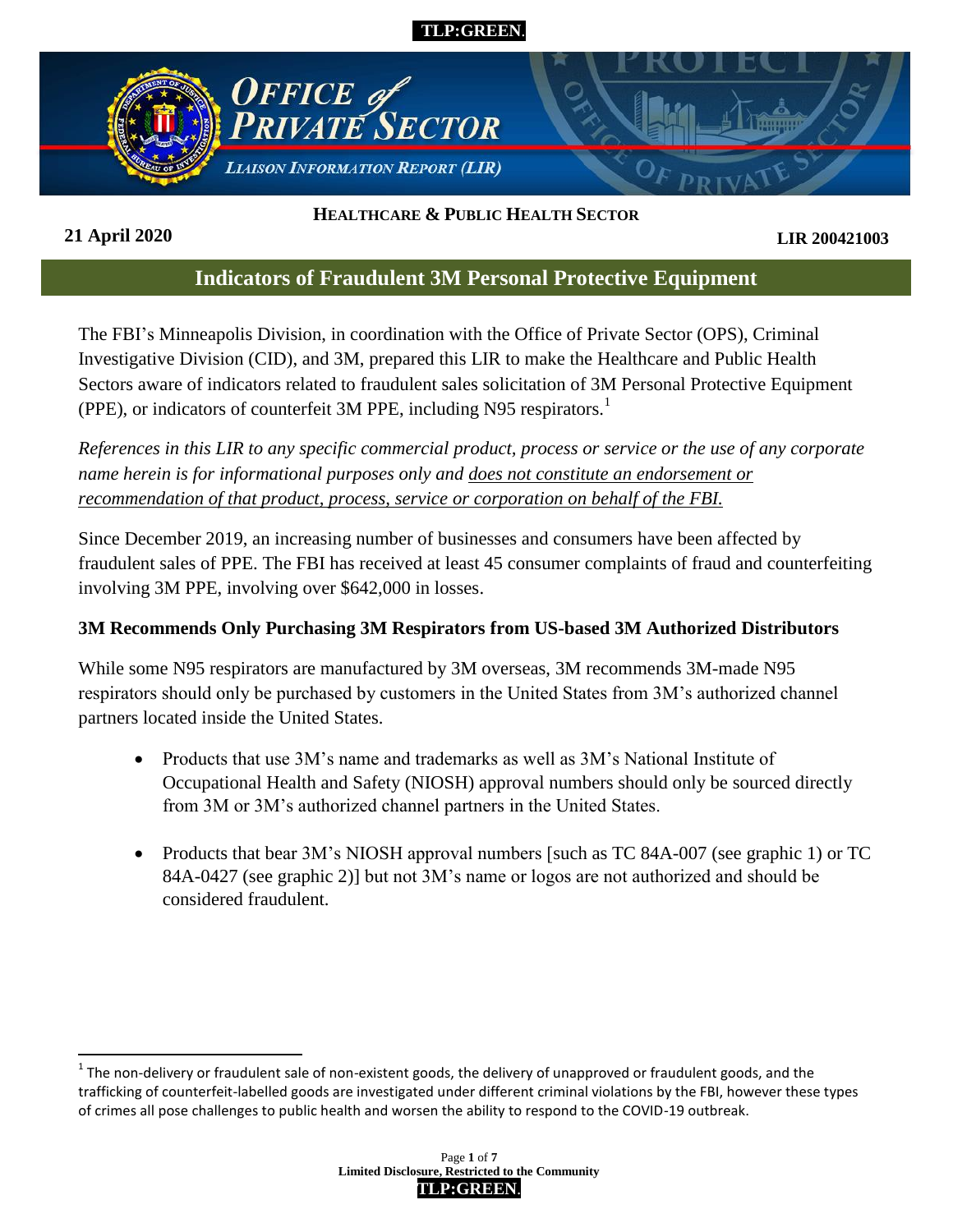

**Graphic 1: Example of Fraudulent N95 Respirator TC 84A-007 Using 3M's NIOSH Approval Numbers**



This is an **example of two respirators with fraudulent NIOSH markings**. Valpro Safety is selling the Ranger 821 and Ranger 821V respirators using the 3M approval number (TC-84A-007) and label without 3M's permission. (Source: https://www.cdc.gov/niosh/npptl/ usernotices/counterfeitResp.html)

**Graphic 2: Example of Fraudulent N95 Respirator TC 84A-0427 Using 3M's NIOSH Approval Numbers**



This is an **example of a respirator with fraudulent NIOSH markings**. The NT-V2 Nano Bi-Directional respirator is being advertised as if it is NIOSHapproved, including a NIOSH approval number. While the TC number (TC 84A-0427) is valid, it does not belong to Pasture Pharma. Instead, TC 84A-0427, is an approval number for a 3M full facepiece respirator with cartridges. (Source: https://www.cdc.gov/niosh/npptl/ usernotices/counterfeitResp.html)

• N95 respirators that bear 3M's logos or trademarks without corresponding NIOSH approval numbers or additional external markings (see graphic 3) should be considered counterfeit.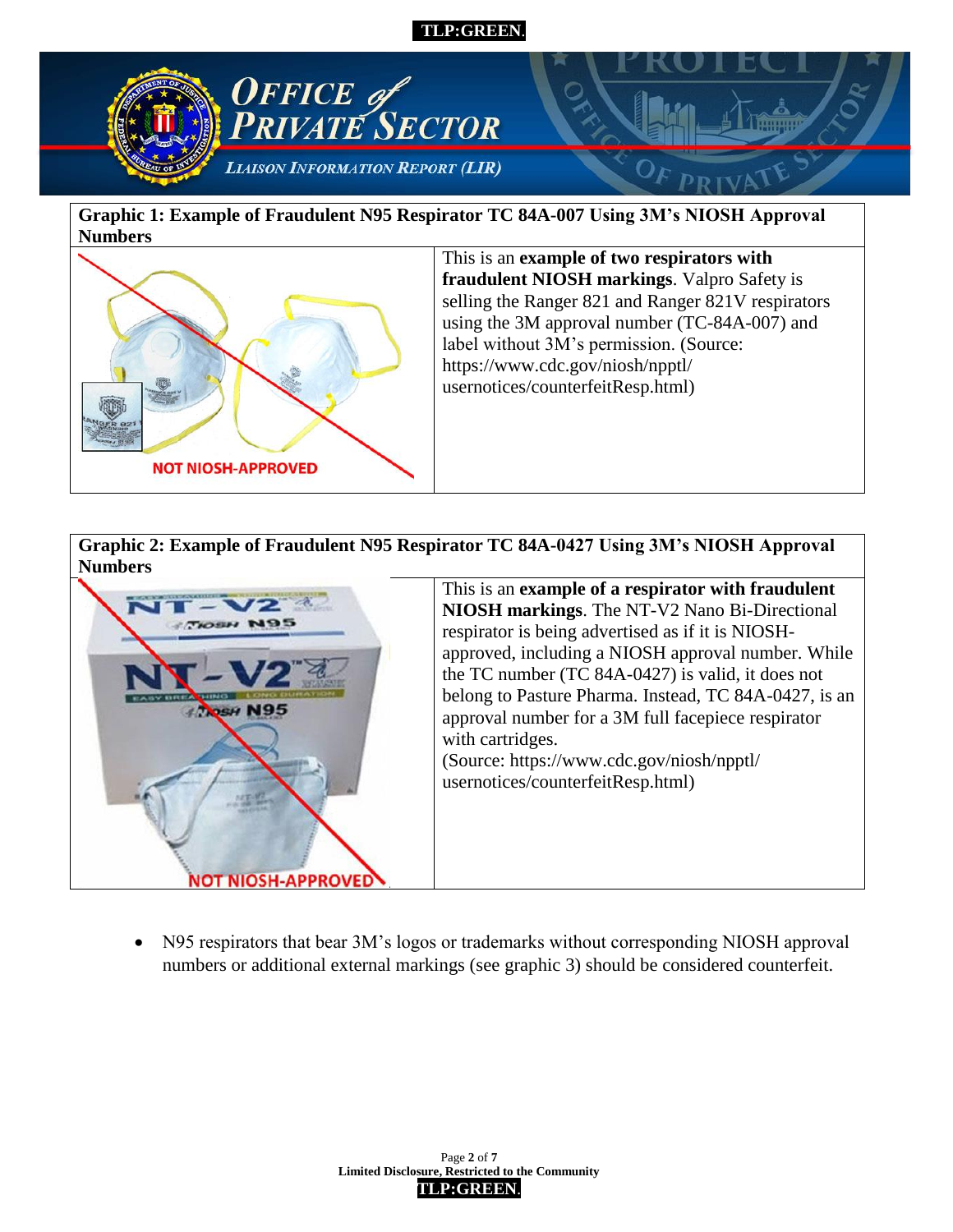



3M distribution centers inside the United States do import N95 models 1870+, 9210+, and 9211+ directly from 3M's manufacturing facilities overseas. This occurs, however, within 3M's own internal supply chain operations.

 Importation of 3M respirator products, particularly in high volumes, to non-3M distribution centers or unauthorized resellers<sup>2</sup> should be considered suspicious.

#### **Indicators of Fraudulent or Counterfeit Sales of 3M Personal Protective Equipment**

Fraudsters may either purport to be 3M as part of a scam, or may claim to be a distributor. Some of the most common tactics used by criminals include the following:

- Most fraudsters demand up-front payment, when 3M does not request advance payment.
- Fraudsters may claim access to significant inventories of 3M PPE. They often claim to be able to export products from a country where 3M products are not sold or distributed.

 $\overline{a}$  $^2$  A list of authorized resellers for 3M products can be found here: www.3m.com/3M/en\_US/company-us/help-center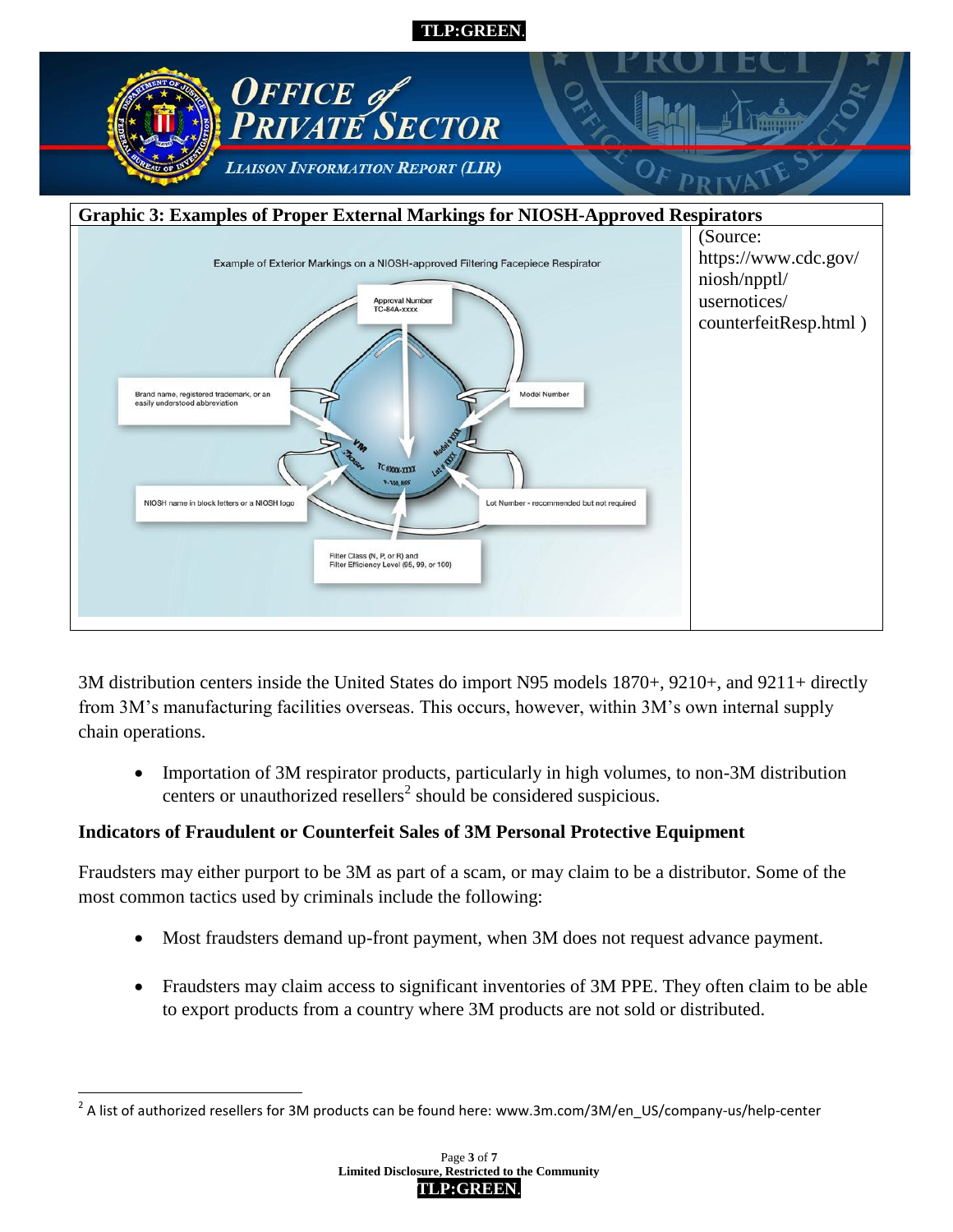

- Many fraudsters circulate 3M technical datasheets, certification documents, or photos of 3M PPE in order to lend an air of authenticity to their offers.
- Fraudsters may utilize the 3M brand in their domain name, e-mail address, or social media page. Approximately 75 fraudulent websites have already been identified and disrupted.
- Sellers of counterfeit products may use false approval numbers, or omit certification or approval details on the external packaging or markings on PPE.

Additionally, 3M has not changed the price it charges for N95 respirators as a result of the COVID-19 outbreak. As of 31 March 2020, the price of single 3M N95 respirators range from \$0.68 to \$3.40, depending on the model number, with the most commonly sold models (8210 and 1860) having list prices of \$1.02 to \$1.31 (see graphic 4).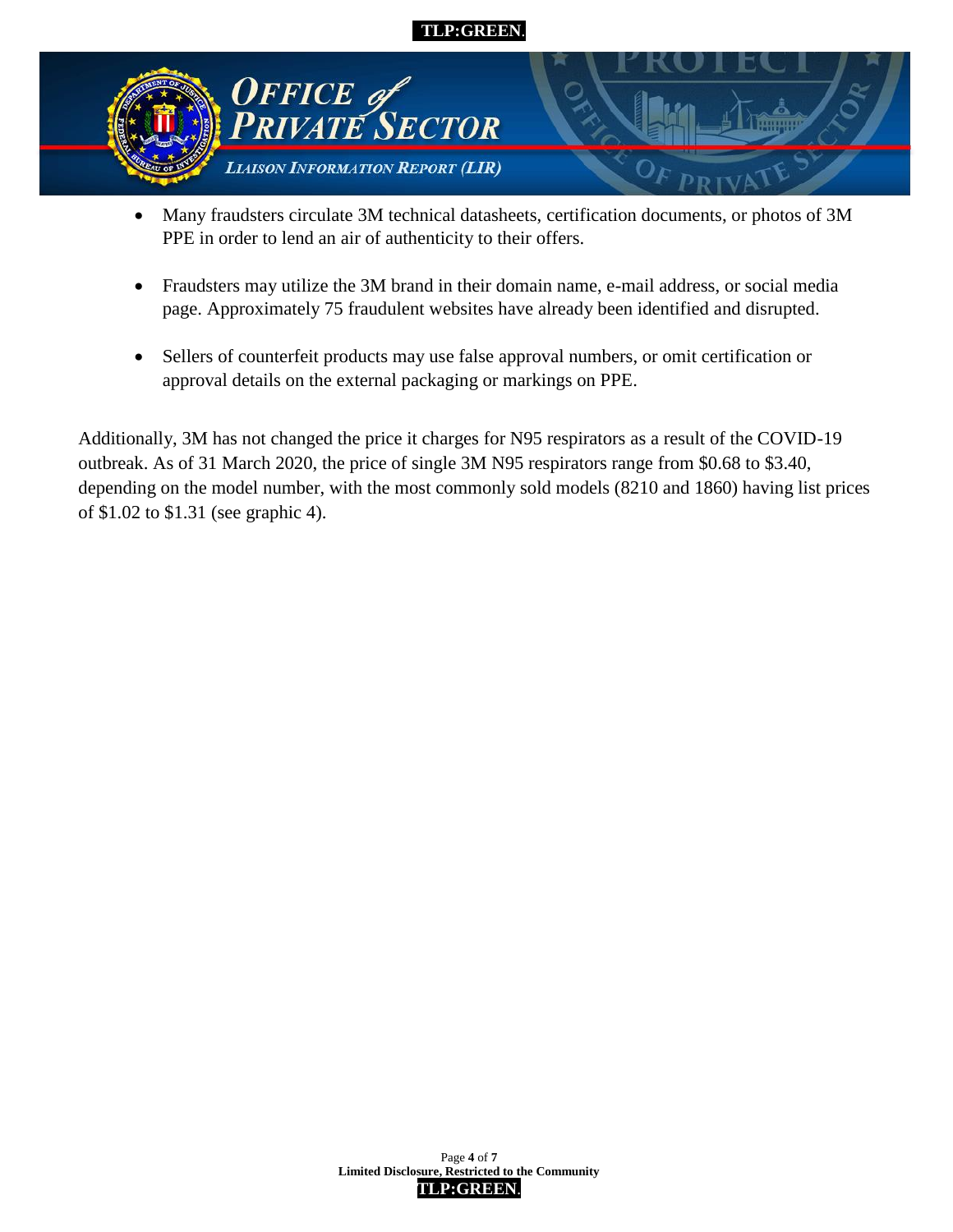

**Graphic 4: Single-Respirator List Prices for the Most Common 3M N95 Respirator Models Sold in the US**

|                                                                                                                           | Model #      | <b>List Price (USD)</b> |  |
|---------------------------------------------------------------------------------------------------------------------------|--------------|-------------------------|--|
| <b>Surgical N95</b><br><b>Respirators</b>                                                                                 | 1804         | \$0.68                  |  |
|                                                                                                                           | 1804S        | \$0.68                  |  |
|                                                                                                                           | 1860         | \$1.27                  |  |
|                                                                                                                           | <b>1860S</b> | \$1.27                  |  |
|                                                                                                                           | $1870+$      | \$1.78                  |  |
| <b>Standard N95</b><br><b>Respirators</b>                                                                                 | 8210         | $$1.02 - $1.31$         |  |
|                                                                                                                           | 8210Plus     | $$1.18 - $1.50$         |  |
|                                                                                                                           | 8210V        | $$1.48 - $1.88$         |  |
|                                                                                                                           | 8110S        | $$1.08 - $1.37$         |  |
|                                                                                                                           | 8200         | $$0.63 - $0.80$         |  |
|                                                                                                                           | 8511         | $$2.45 - $3.11$         |  |
|                                                                                                                           | 9105         | $$0.64 - $0.81$         |  |
|                                                                                                                           | 9105S        | $$0.64 - $0.81$         |  |
|                                                                                                                           | $9210+$      | $$1.40 - $1.78$         |  |
|                                                                                                                           | $9211+$      | $$2.68 - $3.40$         |  |
| (Source: https://multimedia.3m.com/mws/media/1803670O/fraudulent-activity-price-gouging-and-<br>counterfeit-products.pdf) |              |                         |  |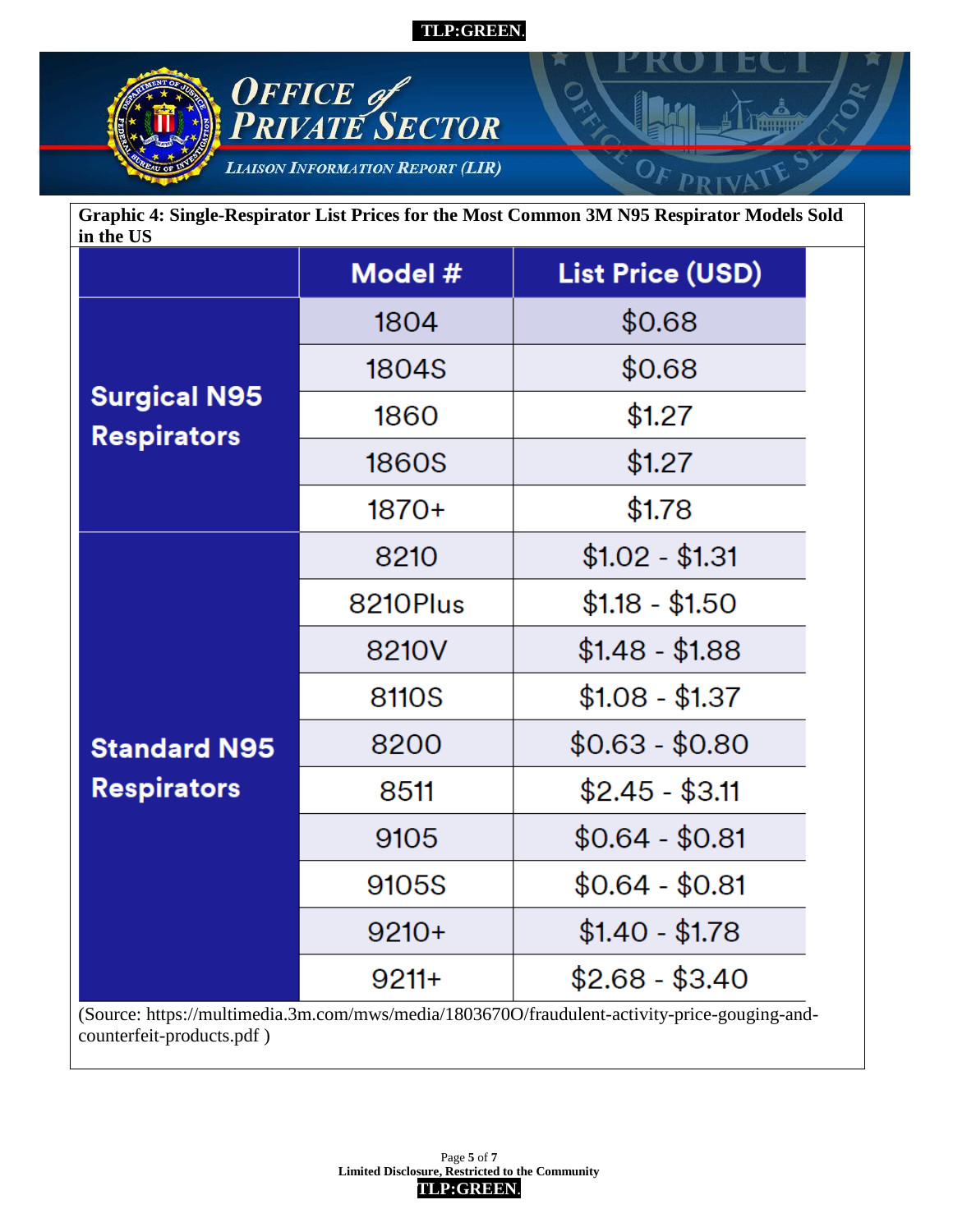

# **If you think you have information of suspicious activity by a vendor, or believe you were a victim of a scam or attempted fraud involving PPE, please report it:**

- 3M has created a fraud hotline, 1 (800) 426-8688 for the US and Canada to help detect fraud and avoid counterfeit products. In addition to the hotline, you can report a concern at www.go.3m.com/covidfraud.
- Submit a tip to the FBI online at tips.fbi.gov.
- If it's an online sale, submit your complaint to the Internet Crime Complaint Center (IC3) at ic3.gov.
- If it involves a counterfeit product, please submit your complaint to IC3 and to the National Intellectual Property Rights Coordination Center, at IPRCenter.gov.
- Contact the National Center for Disaster Fraud Hotline at 866-720-5721 or via email at [disaster@leo.gov.](mailto:disaster@leo.gov)

The Centers for Disease Control and Prevention provides the National Personal Protective Technology Laboratory Certified Equipment List Search: [https://www2a.cdc.gov/drds/cel/cel\\_form\\_code.asp](https://www2a.cdc.gov/drds/cel/cel_form_code.asp)

This LIR was disseminated from the OPS Information Sharing and Analysis Unit. Direct any requests and questions to your FBI Private Sector Coordinator at your local FBI Field Office: <https://www.fbi.gov/contact-us/field-offices>